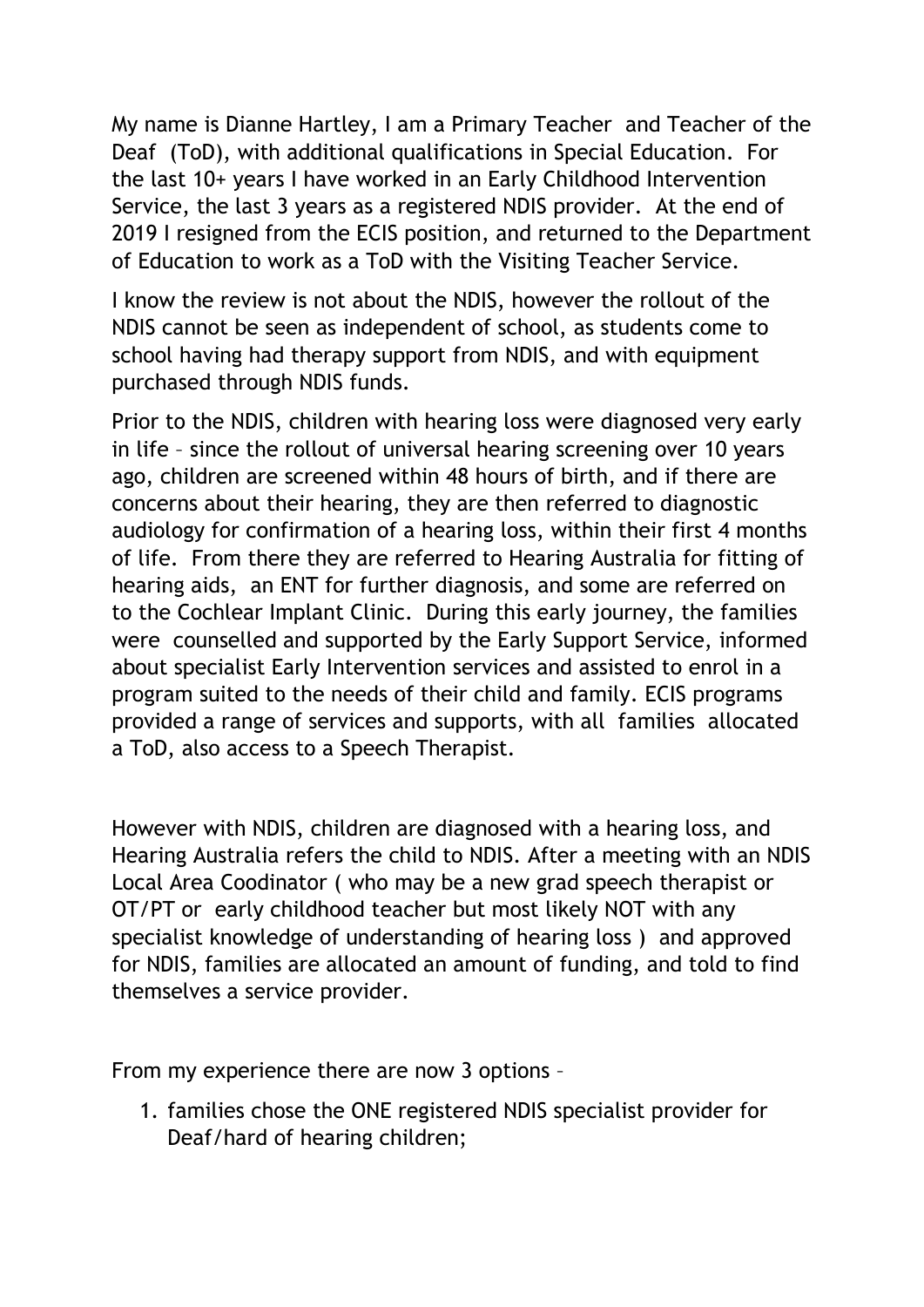- 2. . families choose the Dept Education specialist Deaf/hard of hearing provider ( free, non NDIS service) and then find an NDIS registered ST (and OT/PT if required)
- 3. Families find a locally based NDIS registered ST

My concern is that many Speech Therapists have little or no experience of hearing loss, and even less knowledge of hearing equipment and the school system. Students are now arriving at school with no knowledge about the role a Teacher of the Deaf, no remote/personal microphone equipment ( ie. a Roger Touch Screen, the teacher wears the microphone unit which sends a signal directly to a receiver attached or integrated into the hearing aid/cochlear implant, the unit also connects to a room based soundfield speaker system).

Therapists have little or no understanding of the education system in terms of how schools and classrooms work – from completing reports for funding applications via the PSD program, accessible building funding, SSG meetings and school wide behaviour programs. Therefore they have not assisted the parents to advocate for their child, to enrol in school, to ask about what services the school can provide the student with – including referring to the Visiting Teacher Service, applying for funding, and providing professional learning for teaching staff.

They may concentrate on articulation but not vocab, and have not worked on the student's self advocacy or communication breakdown/communication repair skills.

I am not meaning to offend Speech Therapists – I have some dear friends who are speechies and have enjoyed working closely with then over the years, and have learnt a lot from working with them.

But my worry is that the students with NDIS funding ( and lets not ever start on those who have not GOT NDIS funding because there has been no one to support them with the application process) far behind the 8 ball, and this is only going to continue. The Disability standards are to ensure that Educational providers consult with students and their families/carers about reasonable adjustment to education – but if we have to start right at the beginning when students start school, or